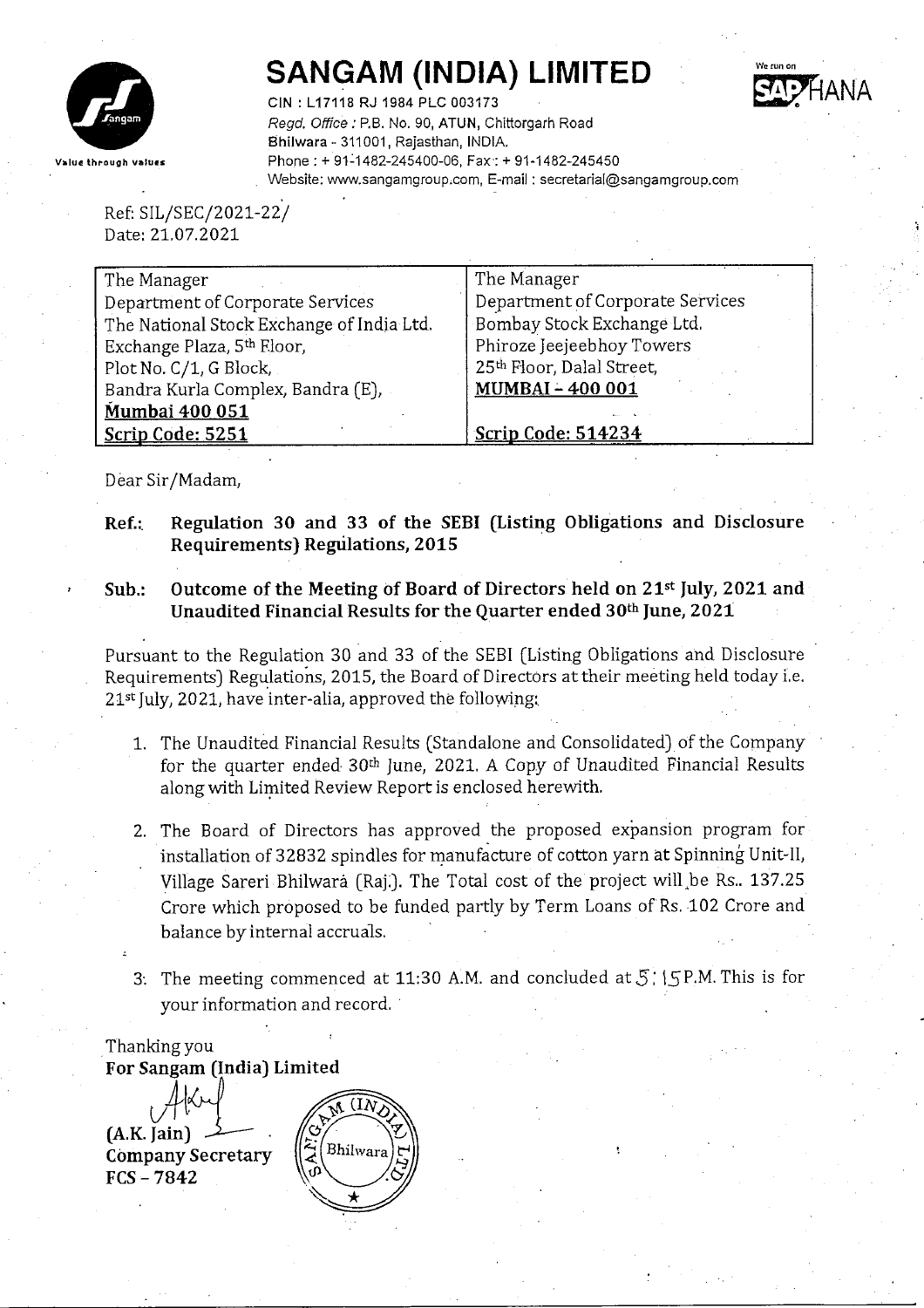#### **INDEPENDENT AUDITOR'S LIMITED REVIEW REPORT ON THE REVIEW OF INTERIM STANDALONE FINANCIAL RESULTS**

### **TO THE BOARD OF DIRECTORS OF SANGAM (INDIA) LIMITED**

- 1. We have reviewed the accompanying Statement of Unaudited Standalone Financial Results of **SANGAM (INDIA) LIMITED** ("the Company") for the quarter ended June 30, 2021 ("the Statement") attached herewith, being submitted by the Company pursuant to the requirement of Regulation 33 of the SEBI (Listing Obligations and Disclosure Requirements) Regulations, 2015 ("the Regulations"), as amended, read with SEBI Circular No. CIR/CFD/FAC/62/2016 dated  $5<sup>th</sup>$ July, 2016 (''the Circular''). Attention is drawn to the fact that the figures for the quarter ended March 31, 2021 as reported in this Statement are the balancing figures between audited figures in respect of full previous financial year and the published year to date figures up to the end of third quarter of the previous financial year. The figures up to the end of third quarter of the previous financial year had only been reviewed and not subject to audit.
- 2. The preparation of the Statement in accordance with the recognition and measurement principles laid down in Indian Accounting Standard 34, Interim Financial Reporting (lnd AS 34) prescribed under Section 133 of the Companies Act, 2013 read with Rule 3 of Companies (Indian Accounting Standards) Rules, 2015 and the Circular, which is the responsibility of the Company's management and approved by the Board of Directors. Our responsibility is to express a conclusion on the Statement based on our review.
- 3. We conducted our review of the Statement in accordance with the Standard on Review Engagements (SRE) 2410 "Review of Interim Financial Information Performed by the Independent Auditor of the Entity", issued by the Institute of Chartered Accountants of India. A review of interim financial information consists of making inquiries, primarily of persons responsible for financial and accounting matters, and applying analytical and other review procedures. A review is substantially less in scope than an audit conducted in accordance with Standards on Auditing and consequently does not enable us to obtain assurance that we would become aware of all significant matters that might be identified in an audit. Accordingly, we do not express an audit opinion.
- 4. Based on our review conducted as stated above nothing has come to our attention that causes us to believe that the accompanying Statement, prepared in accordance with the recognition and measurement principles laid down in the applicable Indian Accounting Standards (Ind AS) specified under section 133 of the Companies Act, 2013 read with relevant rules issued there under and other recognised accounting practices and principles generally accepted in India, has not disclosed the information required to be disclosed in terms of Regulation 33 of the SEBI (Listing Obligations and Disclosure Requirements) Regulations, 2015, as amended, read with SEBI Circular No. CIR/CFD/FAC/62/2016 dated  $5<sup>th</sup>$ July, 2016, including the manner in which it is to be disclosed, or that it contains any material misstatement.

**For Rajendra & Co. Chartered Accountants** Firm Registration No 108355W

**K. K. Desai O.P.** Dad **D.P.** Dad **C.P.** Dad **C.P.** Dad **C.P.** Dad **C.P.** Dad **C.P.** Dad **C.P.** Dad **C.P.** 2014 Partner Membership No.100805 LlDIN : 2110080SAAAAFF7127 Place: Mumbai Date: 21st July, 2021



**For O.P. Dad & Co. Chartered Accountants** Firm Registration No 002330C

Partner Membership No.035373 UDIN: 21035373 AMAACP6426 Place: Bhilwara Date: 21st July, 2021

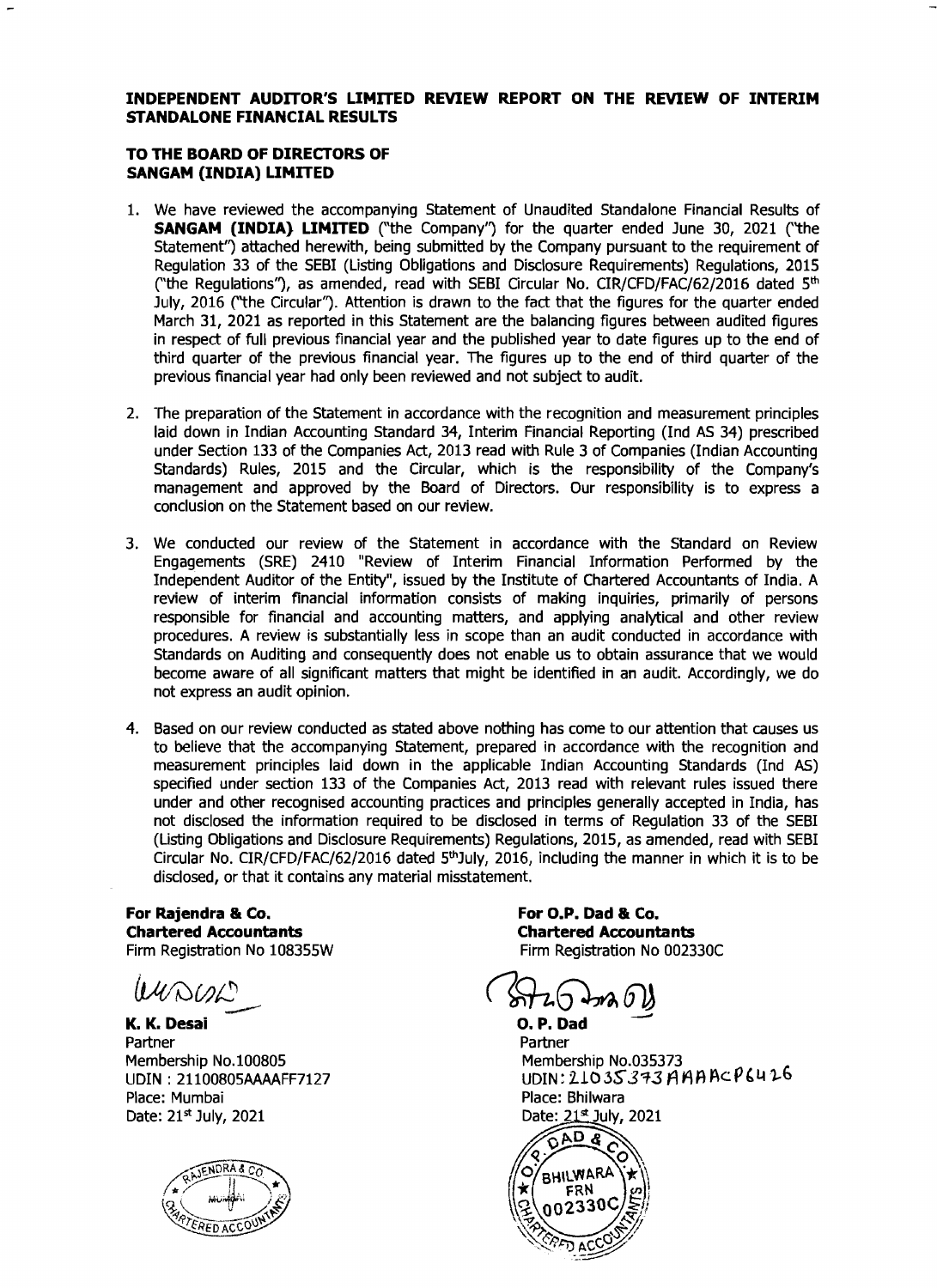

## **SANGAM (INDIA) LIMITED**

Regd.Off.: Atun, Chittorgarh Road, Bhilwara-311001 (Raj.), Phone: 01482-245400, Fax: 01482-245450 CIN: L17118RJ1984PLC003173, Web: www.sangamgroup.com, Email: secretarial@sangamgroup.com

UNAUDITED STANDALONE FINANCIAL RESULTS FOR THE QUARTER ENDED ON 30<sup>th</sup> JUNE, 2021

|            | (₹ in Lakhs, except per equity share data)                                                                                                                                                                                                             |                      |                |                    |                |  |  |  |  |
|------------|--------------------------------------------------------------------------------------------------------------------------------------------------------------------------------------------------------------------------------------------------------|----------------------|----------------|--------------------|----------------|--|--|--|--|
| SI.<br>No. | Particulars                                                                                                                                                                                                                                            | <b>Quarter Ended</b> |                |                    |                |  |  |  |  |
|            |                                                                                                                                                                                                                                                        | 30.06.2021           | 31.03.2021     | 30.06.2020         | 31.03.2021     |  |  |  |  |
|            |                                                                                                                                                                                                                                                        | <b>Unaudited</b>     | <b>Audited</b> | Unaudited          | <b>Audited</b> |  |  |  |  |
| -1         | Income                                                                                                                                                                                                                                                 |                      |                |                    |                |  |  |  |  |
|            | a. Revenue from Operations                                                                                                                                                                                                                             | 41036                | 49549          | 10898              | 135355         |  |  |  |  |
|            | b. Other income                                                                                                                                                                                                                                        | 179<br>41215         | 507<br>50056   | 131<br>11029       | 982<br>136337  |  |  |  |  |
| Ш          | <b>Total Income</b><br><b>Expenses</b>                                                                                                                                                                                                                 |                      |                |                    |                |  |  |  |  |
|            | a. Cost of materials consumed                                                                                                                                                                                                                          | 24107                | 27509          | 6548               | 70693          |  |  |  |  |
|            | b. Purchases of stock in trade                                                                                                                                                                                                                         | 1054                 | 35             | 78                 | 894            |  |  |  |  |
|            | c. Change in inventories of finished goods, work-in-progress and stock-in-                                                                                                                                                                             |                      |                |                    |                |  |  |  |  |
|            | trade                                                                                                                                                                                                                                                  | (4676)               | (1607)         | (1329)             | 2739           |  |  |  |  |
|            | d. Employees benefits expense                                                                                                                                                                                                                          | 4343                 | 4849           | 2388               | 14816          |  |  |  |  |
|            | e. Finance costs                                                                                                                                                                                                                                       | 1154                 | 1385           | 1385               | 4923           |  |  |  |  |
|            | f. Depreciation and amortisation expense                                                                                                                                                                                                               | 1929                 | 1921           | 2047               | 8052           |  |  |  |  |
|            | g. Power & Fuel                                                                                                                                                                                                                                        | 4920                 | 5340           | 2139               | 15747          |  |  |  |  |
|            | h. Other Expenses                                                                                                                                                                                                                                      | 6349                 | 6040           | 2690               | 18130          |  |  |  |  |
|            | <b>Total Expenses</b>                                                                                                                                                                                                                                  | 39180                | 45472          | 15946              | 135994         |  |  |  |  |
| Ш          | Profit/(Loss) before Exceptional Items & Tax (I-II)                                                                                                                                                                                                    | 2035                 | 4584           | (4917)             | 343            |  |  |  |  |
| ١V         | Exceptional Items                                                                                                                                                                                                                                      |                      |                |                    |                |  |  |  |  |
| v          | Profit/(Loss) before Tax (III-IV)                                                                                                                                                                                                                      | 2035                 | 4584           | (4917)             | 343            |  |  |  |  |
| vı         | Tax expense:                                                                                                                                                                                                                                           | 989                  | 724            |                    | 724            |  |  |  |  |
|            | Current tax<br>Deferred tax                                                                                                                                                                                                                            | (276)                | 1094           | (1700)             | (272)          |  |  |  |  |
|            | <b>Earlier Years</b>                                                                                                                                                                                                                                   |                      | (647)          |                    | (647)          |  |  |  |  |
|            | VII   Profit/(Loss) after tax (V-VI)                                                                                                                                                                                                                   | 1322                 | 3413           | (3217)             | 538            |  |  |  |  |
|            | VIII Other Comprehensive Income                                                                                                                                                                                                                        |                      |                |                    |                |  |  |  |  |
|            | A.(i) items that will not be reclassified to profit or loss                                                                                                                                                                                            | 100                  | 401            | (1)                | 398            |  |  |  |  |
|            | (ii) Income Tax on Items that will not be reclassified to profit or loss                                                                                                                                                                               | (35)                 | (140)          |                    | (139)          |  |  |  |  |
|            | B.(i) Items that will be reclassified to profit or loss                                                                                                                                                                                                | (57)                 | (46)           | 303                | 362            |  |  |  |  |
|            | (ii) Income Tax on Items that will be reclassified to profit or loss                                                                                                                                                                                   | 20                   | 15             | (106)              | (127)          |  |  |  |  |
|            | Total Other Comprehensive Income (Net of Tax)                                                                                                                                                                                                          | 28                   | 230            | 196                | 494            |  |  |  |  |
| IX         | Total Comprehensive Income for the period (VII+VIII)                                                                                                                                                                                                   | 1350                 | 3643           | (3021)             | 1032           |  |  |  |  |
| х          | Paid-up Equity Share Capital (Face Value of ₹10 per Share)                                                                                                                                                                                             | 4342                 | 4342           | 3942               | 4342           |  |  |  |  |
| XI         | Other Equity                                                                                                                                                                                                                                           |                      |                |                    | 51620          |  |  |  |  |
|            | XII Earning per Equity Share:                                                                                                                                                                                                                          |                      |                |                    |                |  |  |  |  |
|            | (1) Basic (not annualised)                                                                                                                                                                                                                             | 3.04<br>3.04         | 8.44<br>8.44   | $-8.16$<br>$-8.16$ | 1.33<br>1.33   |  |  |  |  |
|            | (2) Diluted (not annualised)<br>Notes:-                                                                                                                                                                                                                |                      |                |                    |                |  |  |  |  |
| 1          | The above unaudited standalone financial results for the quarter ended 30 <sup>th</sup> June, 2021 have been prepared by the Company in                                                                                                                |                      |                |                    |                |  |  |  |  |
|            | accordance with Regulation 33 of SEBI (Listing Obligations & Disclosure Reguirements) Regulations 2015 (as amended) and were reviewed                                                                                                                  |                      |                |                    |                |  |  |  |  |
|            | by the Audit Committee of the Board and thereafter were approved and taken on record by the Board of Directors in their meeting held on                                                                                                                |                      |                |                    |                |  |  |  |  |
|            | $21^{st}$ July, 2021.                                                                                                                                                                                                                                  |                      |                |                    |                |  |  |  |  |
| 2          | Based on the management approach as defined in Ind AS 108 - Operating Segments, the Chief Operating Decision Maker (CODM)                                                                                                                              |                      |                |                    |                |  |  |  |  |
|            | evaluates the company's performance and allocates resources based on an analysis of various performance indicators of business                                                                                                                         |                      |                |                    |                |  |  |  |  |
|            | segment/s in which the company operates. The Company is primarily engaged in the business of textile manufacturing which the                                                                                                                           |                      |                |                    |                |  |  |  |  |
|            | management and CODM recognise as the sole business segment. Hence, disclosure of segment-wise information is not required and                                                                                                                          |                      |                |                    |                |  |  |  |  |
|            | accordingly not provided.                                                                                                                                                                                                                              |                      |                |                    |                |  |  |  |  |
| 3          | The Board of Directors has approved the proposed expansion program for installation of 32832 spindles for manufacture of cotton yarn at                                                                                                                |                      |                |                    |                |  |  |  |  |
|            | Spinning Unit-II, Village Sareri Bhilwara (Raj.). The Total cost of the project will be Rs 137.25 Crore which proposed to be funded partly by                                                                                                          |                      |                |                    |                |  |  |  |  |
|            | Term Loans of Rs. 102 Crore and balance by internal accruals.                                                                                                                                                                                          |                      |                |                    |                |  |  |  |  |
| 14         | The Covid 19 Pandemic has affected significant disturbance in economic activities and the textile industry had been adversely impacted                                                                                                                 |                      |                |                    |                |  |  |  |  |
|            | due to pandemic. With the time being economic activities were improved and during the current quarter Company's performance is                                                                                                                         |                      |                |                    |                |  |  |  |  |
|            | remarkable. However current situations in India due to Covid 19 may effect the industry but we expect that vaccination programme will                                                                                                                  |                      |                |                    |                |  |  |  |  |
|            | boost the economic activities and may be overall improvement in near future. The Company closely monitor the recent developments and                                                                                                                   |                      |                |                    |                |  |  |  |  |
|            | affect of present pandemic over the business. The company believes that this pandemic is not likely to impact the significant changes on                                                                                                               |                      |                |                    |                |  |  |  |  |
|            | the carrying value of its assets. As the situations is changing recently, the eventual impact may be different from the estimates made as                                                                                                              |                      |                |                    |                |  |  |  |  |
|            | on the date of approval of these results.                                                                                                                                                                                                              |                      |                |                    |                |  |  |  |  |
| 5          | The Board of Directors of the Sangam India Limited (SIL) and Sangam lifestyle Ventures Limited (SLVL) has approved the Scheme of                                                                                                                       |                      |                |                    |                |  |  |  |  |
|            | Amalgamation of SLVL with SIL on dated 14 <sup>th</sup> September, 2020 and 12 <sup>th</sup> September, 2020 respectively, appointed date being 1st April.                                                                                             |                      |                |                    |                |  |  |  |  |
|            | 2020. As per order dated 1st April, 2021, the Hon'ble National Company Law Tribunal ("NCLT"), Jaipur Bench, the Extra-Ordinary General<br>red Craditors and Unsecured Craditors of Eangary (India) Limited were hold on Esturday, the 22 <sup>nd</sup> |                      |                |                    |                |  |  |  |  |
|            |                                                                                                                                                                                                                                                        |                      |                |                    |                |  |  |  |  |

Meeting of the Equity Shareholders, Secured Creditors and i Unsec vecting of the Equity Diraction aliyan (mala) winnee mere hela on Piay, 2021 to

989 6 The figures st wherever considered necessary. quarter ended 31<sup>st</sup> March, 2021 are the balancing figure between the audited Agures for the respective full financial year and the unaudited result published for the nine months ended  $31^{st}$  December, 2020.  $\sum_{i=1}^n c_i \partial f_i$ 

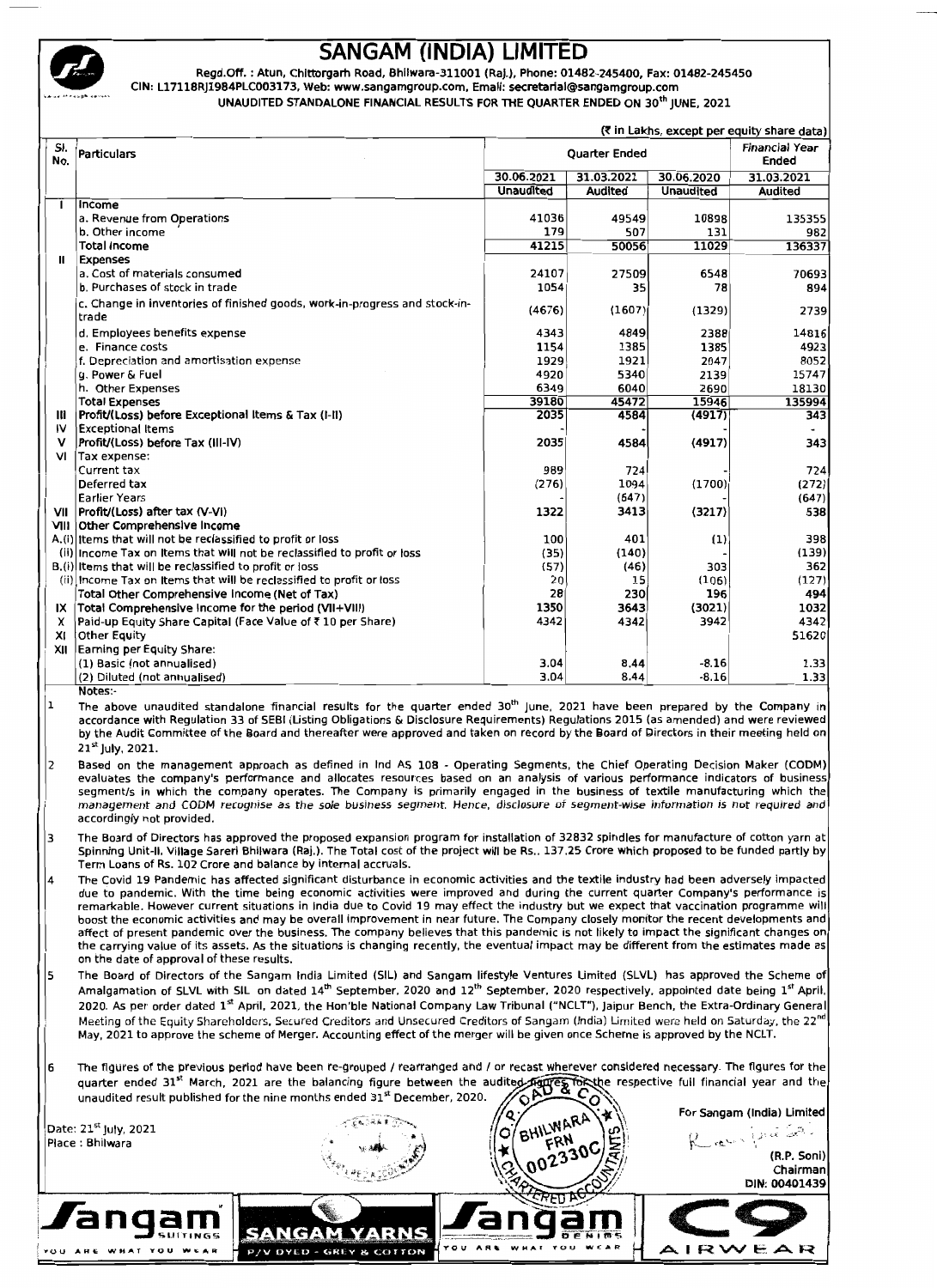### INDEPENDENT AUDITOR'S LIMITED REVIEW REPORT ON THE REVIEW OF INTERIM **CONSOLIDATED FINANCIAL RESULTS**

### TO THE BOARD OF DIRECTORS OF **SANGAM (INDIA) LIMITED**

- 1. We have reviewed the accompanying Statement of Unaudited Consolidated Financial Results of **SANGAM (INDIA) LIMITED** ("the Company") and its Subsidiary (together referred to as "the Group") for the quarter ended June 30, 2021 ("the Statement") attached herewith, being submitted by the Company pursuant to the requirement of Requlation 33 of the SEBI (Listing Obligations and Disclosure Requirements) Regulations, 2015 ("the Regulations"), as amended, read with SEBI Circular No. CIR/CFD/FAC/62/2016 dated 5<sup>th</sup> July, 2016 ("the Circular").
- 2. Attention is drawn to the fact that the figures for the quarter ended March 31, 2021 as reported in this Statement are the balancing figures between audited figures in respect of full previous financial year and figures up to the end of third guarter of the previous financial year prepared by the management. The figures up to the end of third guarter of the previous financial year had only been reviewed and not subject to audit.
- 3. The preparation of the Statement in accordance with the recognition and measurement principles laid down in Indian Accounting Standard 34, Interim Financial Reporting (IND AS 34) prescribed under Section 133 of the Companies Act, 2013 read with Rule 3 of Companies (Indian Accounting Standards) Rules, 2015 and the Circular, which is the responsibility of the Holding Company's management and approved by the Holding Company's Board of Directors. Our responsibility is to express a conclusion on the Statement based on our review.
- 4. We conducted our review of the statement in accordance with the Standard on Review Engagement, (SRE) 2410, "Review of interim Financial information Performed by the Independent Auditor of the Entity" issued by the Institute of Chartered Accountants of India. A review of interim financial information consists of making enquiries, primarily of persons responsible for financial and accounting matters, and applying analytical and other review procedures. A review is substantially less in scope than an audit conducted in accordance with Standards on Auditing and consequently does not enable us to obtain assurance that we would become aware of all significant matters that might be identified in an audit. Accordingly, we do not express an audit opinion. **SANGAM (INDIA) LIMITED**

We also performed procedures in accordance with the circular issued by the SEBI under Regulation 33 (8) of the SEBI (Listing Obligations and Disclosure Requirements) Regulations, 2015, as amended, to the extent applicable. **SANGAM (INDIA)** LIMITED ("the Company's Subsidiary (together referred to as "the subsidiary (together referred to as "the subsidiary (together referred to as "the subsidiary (together referred together referred to as "the

- 5. The Statement includes the financial results of Sangam Lifestyle Ventures Limited (Wholly owned subsidiary company). Obligations and Disclosure Requirements) Regulations, 2015 C'the Regulations''), as amended,
- 6. The Statement includes financial results of the subsidiary, whose interim financial results reflect total revenue of Rs. 513.66 Lakhs, total net profit after tax of Rs. 15.52 Lakhs and total comprehensive income of Rs. 15.91 Lakhs for the quarter ended 30th June. 2021 respectively. have been reviewed by one of the joint auditors, whose reports have been furnished to us by the Management and our condusion on the statement, in so far as it relates to the amount and disclosures included in respect of that subsidiary is based solely on the reports of the one of the joint auditors and procedures performed by us as stated in paragraph 3 above.



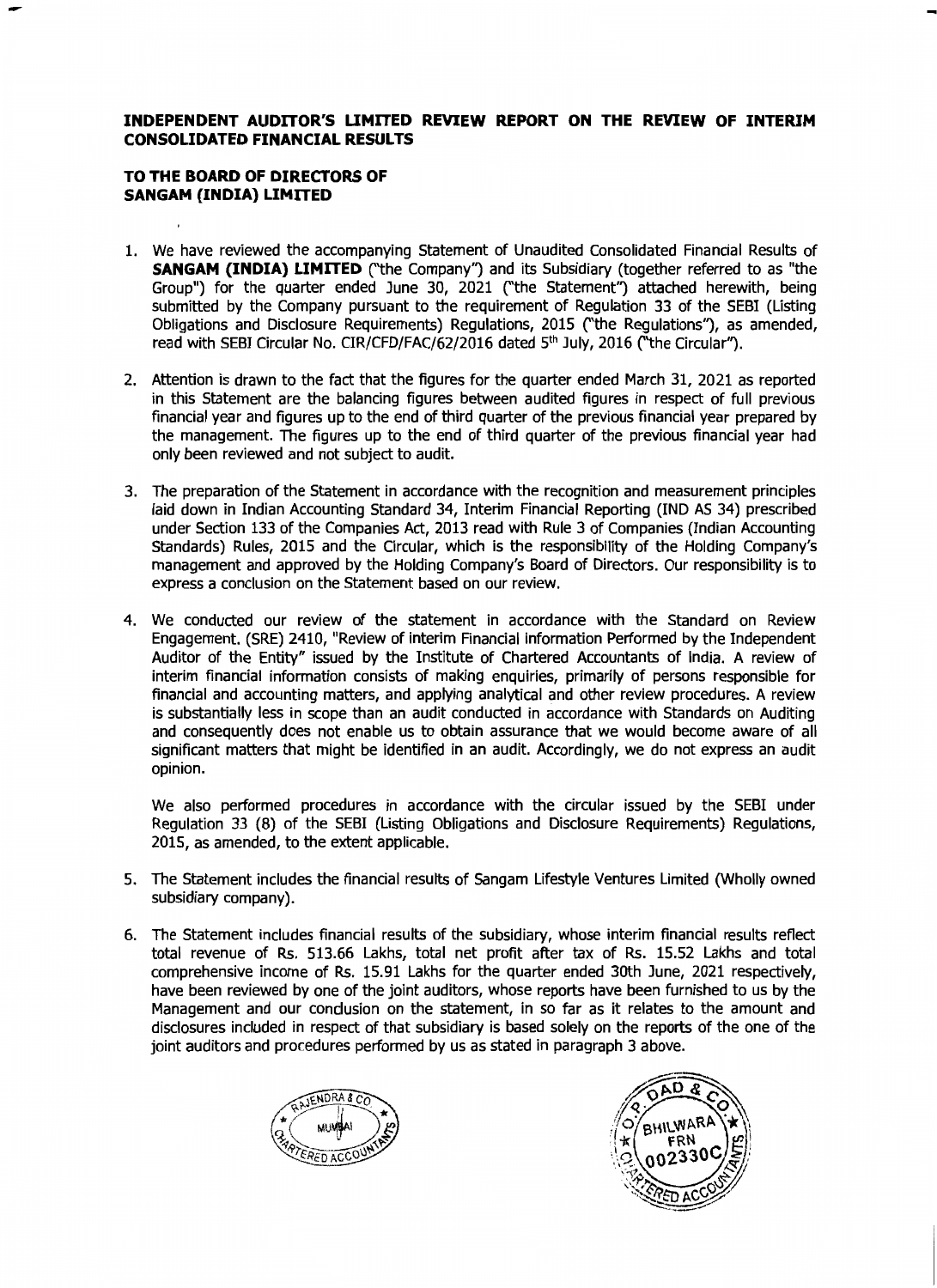7. Based on our review conducted as stated above and procedures performed as stated in paragraph 3 above, nothing has come to our attention that causes us to believe that the accompanying Statement, prepared in accordance with the recognition and measurement principles aid down in the applicable Indian Accounting Standards (IND AS) specified under section 133 of the Companies Act, 2013 read with relevant rules issued there under and other recognised accounting practices and principles generally accepted in India, has not disclosed the information required to be disclosed in terms of Requlation 33 of the SEBI (Listing Obligations Disclosure Requirements) Regulations, 2015, read with SEBI Circular and No. CIR/CFD/FAC/62/2016 dated 5<sup>th</sup> July, 2016, including the manner in which it is to be disclosed, or that it contains any material misstatement.

For Rajendra & Co. **Chartered Accountants** Firm Registration No 108355W

 $140002$ 

K. K. Desai Partner Membership No. 100805 UDIN: 21100805AAAAFG8151 Place: Mumbai Date: 21<sup>st</sup> July, 2021



For O.P. Dad & Co. **Chartered Accountants** Firm Registration No 002330C

*ช*อบ 608

O. P. Dad Partner Membership No.035373 UDIN: 21035373AAAACQ2335 Place: Bhilwara Date: 21<sup>st</sup> July, 2021